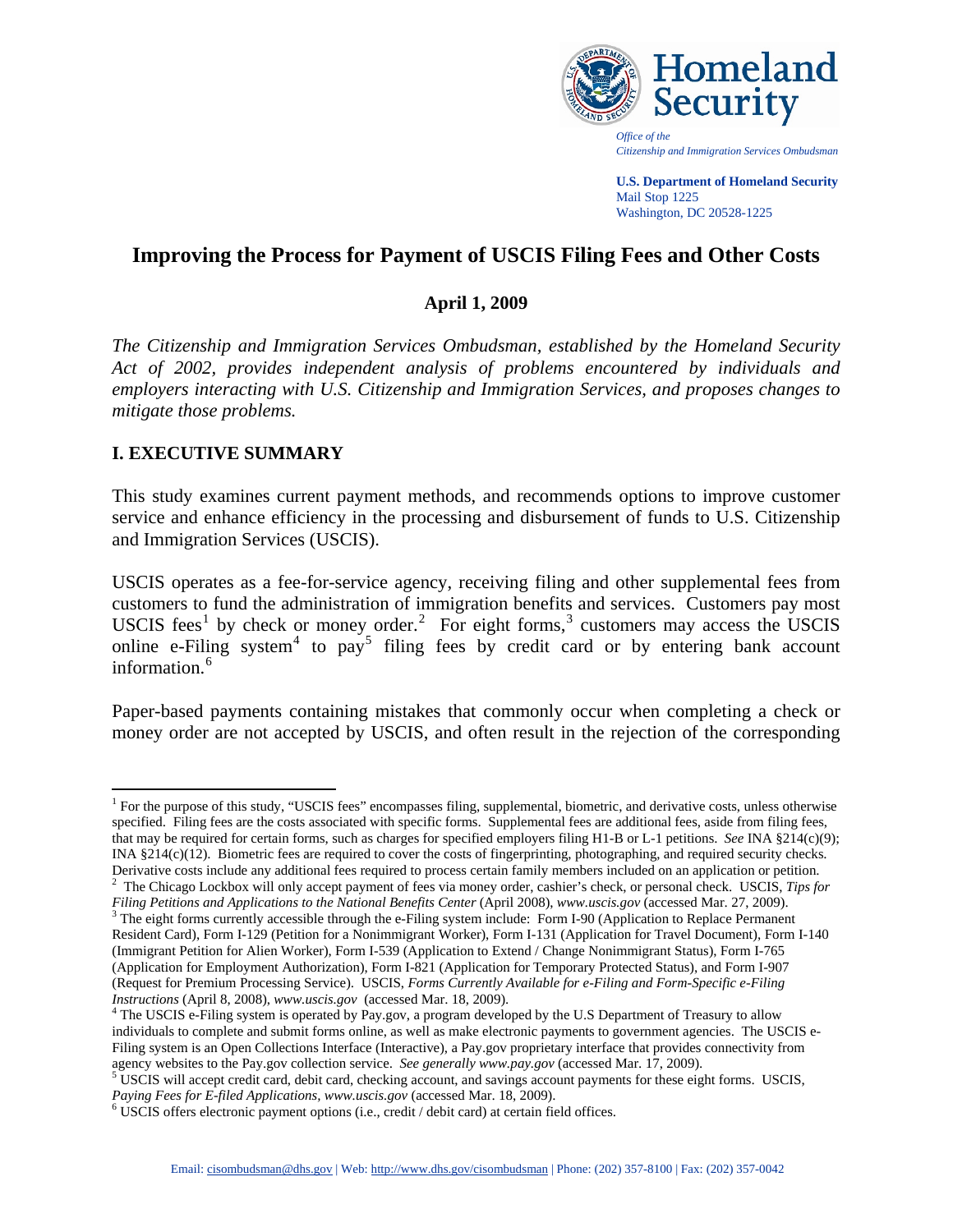*Recommendation from the CIS Ombudsman to the Director, USCIS Page 2 of 9* 

application or petition.<sup>[7](#page-1-0)</sup> At the Chicago Lockbox,<sup>[8](#page-1-1)</sup> USCIS rejects an estimated 350 filings *each* day due to these mistakes,<sup>[9](#page-1-2)</sup> and similar rejections regularly occur at other USCIS receipting facilities.<sup>[10](#page-1-3)</sup> Such rejections cause customers potential denial or loss of immigration benefits, and waste USCIS resources.<sup>[11](#page-1-4)</sup> Additionally, USCIS' limited payment options hinder its potential to serve customers. Current options do not include modernized, user-friendly electronic payment methods, such as batch filing and shopping cart options, used by many web-based retailers and other U.S. fee-for-service government agencies.[12](#page-1-5) Such interfaces would help customers submit correct payments and minimize the complexity of paying USCIS fees.

### **To improve customer service and agency efficiency, the Ombudsman recommends that USCIS consider implementing:**

- **1. A batch filing system that would enable high volume filers to pay USCIS fees online;**
- **2. An online shopping cart mechanism that would simplify the process of identifying appropriate USCIS forms, calculating related fees, and submitting payments;**
- **3. An expansion of the payment options within the e-Filing system to include all USCIS fees; and,**
- **4. Additional visual and written aids within current instructions to ensure that payments are submitted correctly.**

Adoption of these payment process changes would reduce the number of rejections due to technical errors, improve USCIS service, and make the process of paying and receiving filing fees and other payments more convenient and efficient for both customers and the agency.

# **II. BACKGROUND**

### **Payment Method Modernization Efforts**

USCIS has faced challenges in expanding and modernizing e-Filing payment methods. In 2003, USCIS initiated the e-Filing system with two forms, and expanded it in 2004 to include eight

 $\overline{a}$ 

<span id="page-1-0"></span><sup>&</sup>lt;sup>7</sup> See Table A, *infra* at 4; Information provided to the Ombudsman by the Chicago Lockbox facility (Oct. 24, 2008). <sup>8</sup> USCIS lockbox facilities located in Chicago Loc Angeles, Phoenix and Dellas require extent types of

<span id="page-1-1"></span>USCIS lockbox facilities, located in Chicago, Los Angeles, Phoenix, and Dallas, receive certain types of benefits applications. The lockbox facilities perform initial review of documents and deposit fees. They then forward filings to the appropriate USCIS facility for further processing and adjudication. The lockbox facilities are operated by a Financial Agent of the U.S. Department

of Treasury.

<span id="page-1-2"></span><sup>9</sup> Information provided to the Ombudsman by USCIS (Mar. 16, 2009) (USCIS estimates that 3.2% of 10,000-12,000 applications received each day are rejected due to fee reasons).<br><sup>10</sup> Data provided by USCIS to the Ombudsman (Jan. 16, 2009); see also Table B, infra at 5.

<span id="page-1-5"></span><span id="page-1-4"></span><span id="page-1-3"></span><sup>&</sup>lt;sup>11</sup> See Ombudsman's Annual Report 2006, p. 45.<br><sup>12</sup> The Internal Revenue Service offers customers an online shopping cart mechanism for submitting tax payments, and the United States Postal Service offers a similar program for purchasing stamps, mailing supplies, and other products. *See generally <https://www.eftps.gov/eftps/home.do>* and *<http://www.usps.com/>* (accessed Feb. 23, 2009).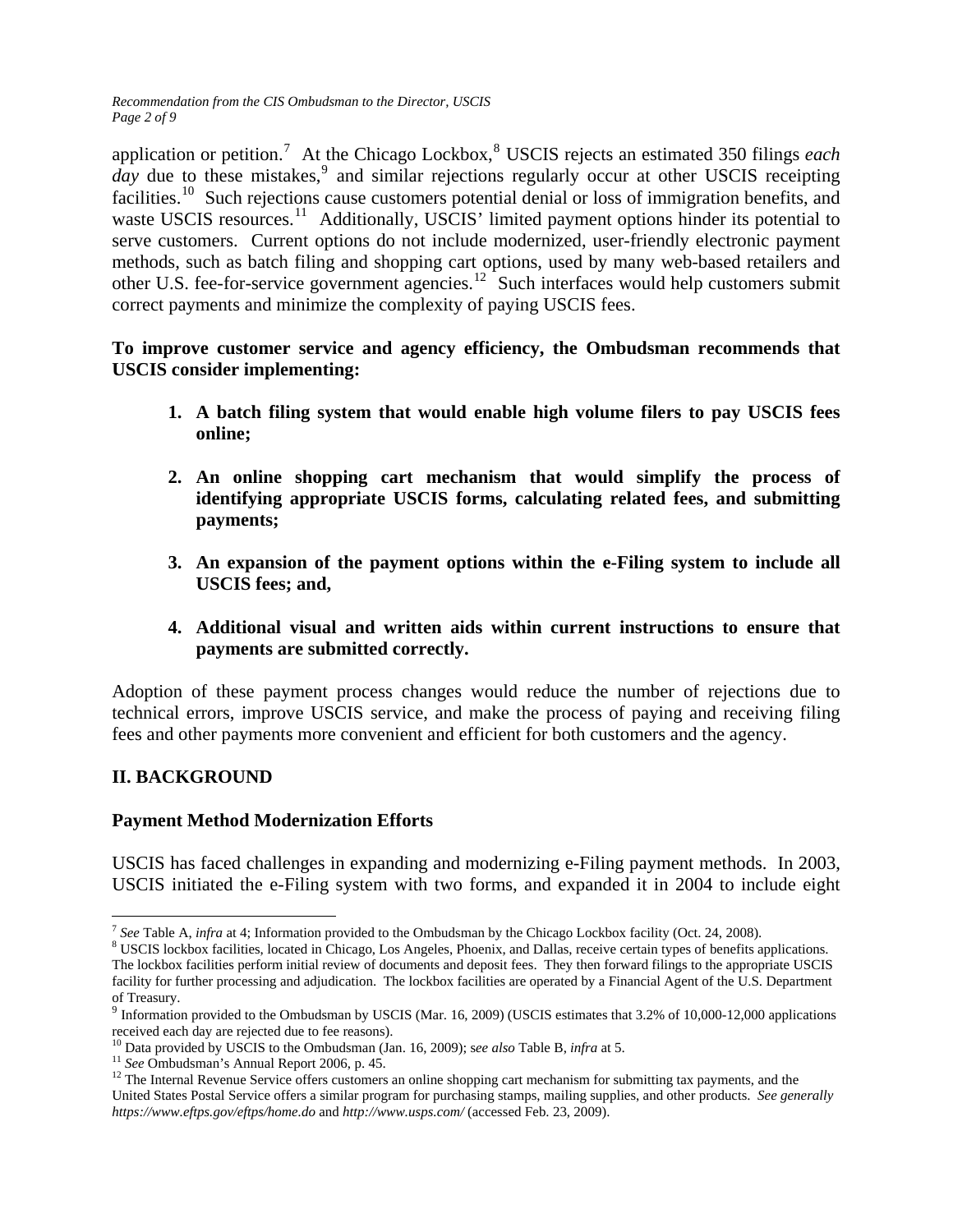*Recommendation from the CIS Ombudsman to the Director, USCIS Page 3 of 9* 

forms. In May 2005, USCIS developed an information technology transformation plan that contemplated expanding e-Filing initiatives, but, it was not implemented.<sup>[13](#page-2-0)</sup> USCIS has not continued to develop e-Filing, nor has it expanded the system to include more than eight forms since 2004, although there are now over 40 USCIS forms and fees.

There are indications that USCIS is again making strides to modernize its payment methods. The Ombudsman understands that, in FY 2008, the Lockbox Operations Division<sup>[14](#page-2-1)</sup> of USCIS began an expansion initiative to centralize intake of all applications, petitions, and fees at lockbox facilities.

As part of this initiative, USCIS intends to replace the current e-Filing system with a more streamlined solution.<sup>[15](#page-2-2)</sup> The Ombudsman understands that USCIS, through its Lockbox Operations Division, is working with U.S. Department of Treasury officials and JPMorgan<sup>[16](#page-2-3)</sup> to build a comprehensive e-Filing system that incorporates a user-driven, user-centric model for processing e-payments and forms, and ultimately moves away from the traditional method of submitting paper documents.<sup>[17](#page-2-4)</sup> Other payment options, such as batch filing systems for high volume filers and shopping cart mechanisms, are also being discussed.<sup>[18](#page-2-5)</sup> USCIS officials acknowledge, however, that high costs of the e-Filing system, failure to improve the agency case management system, and delays in making cost estimates and assigning system ownership have prolonged the implementation process.<sup>[19](#page-2-6)</sup> Despite these constraints, USCIS and the U.S. Department of Treasury are cooperating to improve the security and efficiency of fee collection systems, while USCIS' Transformation Initiative develops and implements new payment methods. $^{20}$  $^{20}$  $^{20}$ 

In November 2008, USCIS announced its award of the Transformation Solution Architect Task Order contract, a comprehensive effort to modernize the agency's operations. The agency's fiveyear, \$491 million dollar Transformation Initiative focuses on improving case management throughout USCIS, and also proposes improvements to electronic filing and payment processes. [21](#page-2-8) USCIS' strategic plan includes mechanisms that will allow customers to create accounts, complete and submit applications online, and make payments electronically.<sup>[22](#page-2-9)</sup> The

<span id="page-2-0"></span><sup>&</sup>lt;sup>13</sup> See Ombudsman's Annual Report 2006, p. 62.

<span id="page-2-1"></span><sup>&</sup>lt;sup>14</sup> The Lockbox Operations Division manages the USCIS lockbox facilities, which provide general intake services including: receiving, opening, and sorting mail; accepting or rejecting applications and related fees; and, processing receipt notices for accepted applications and returning rejected applications.<br><sup>15</sup> Information provided during a Financial Management Service, U.S. Department of Treasury briefing with the Ombudsman

<span id="page-2-2"></span><sup>(</sup>Nov. 25, 2008).

<span id="page-2-3"></span><sup>&</sup>lt;sup>16</sup> JPMorgan is a provider of lockbox services for USCIS, as authorized by the U.S. Department of Treasury. As a financial agent, JPMorgan manages the intake of USCIS benefit applications and the collection of associated fees submitted directly by mail.

<span id="page-2-4"></span><sup>&</sup>lt;sup>17</sup> Information provided during a Financial Management Service, U.S. Department of Treasury briefing with the Ombudsman (Nov. 25, 2008).<br><sup>18</sup> *Id.* 

<span id="page-2-7"></span><span id="page-2-6"></span><span id="page-2-5"></span><sup>&</sup>lt;sup>19</sup> Information provided during a USCIS, Lockbox Operations Division briefing with the Ombudsman (Sept. 25, 2008).<br><sup>20</sup> Information provided to the Ombudsman by the Financial Management Division of the U.S. Department of 2009).

<span id="page-2-8"></span><sup>21</sup> Hsu, Spencer S. "Immigration to Go Paperless," *Washington Post* (Nov. 7, 2008); USCIS Transformation Program: Concept of Operations, Version 1.5 (Mar. 28, 2007), p. 26, *[http://www.uscis.gov/files/nativedocuments/Transformation-ConOps\\_Mar07.pdf](http://www.uscis.gov/files/nativedocuments/Transformation-ConOps_Mar07.pdf)* (accessed Jan. 5, 2009).

<span id="page-2-9"></span> $^{22}$  Information provided during a USCIS briefing to the Ombudsman (Jan. 29, 2009).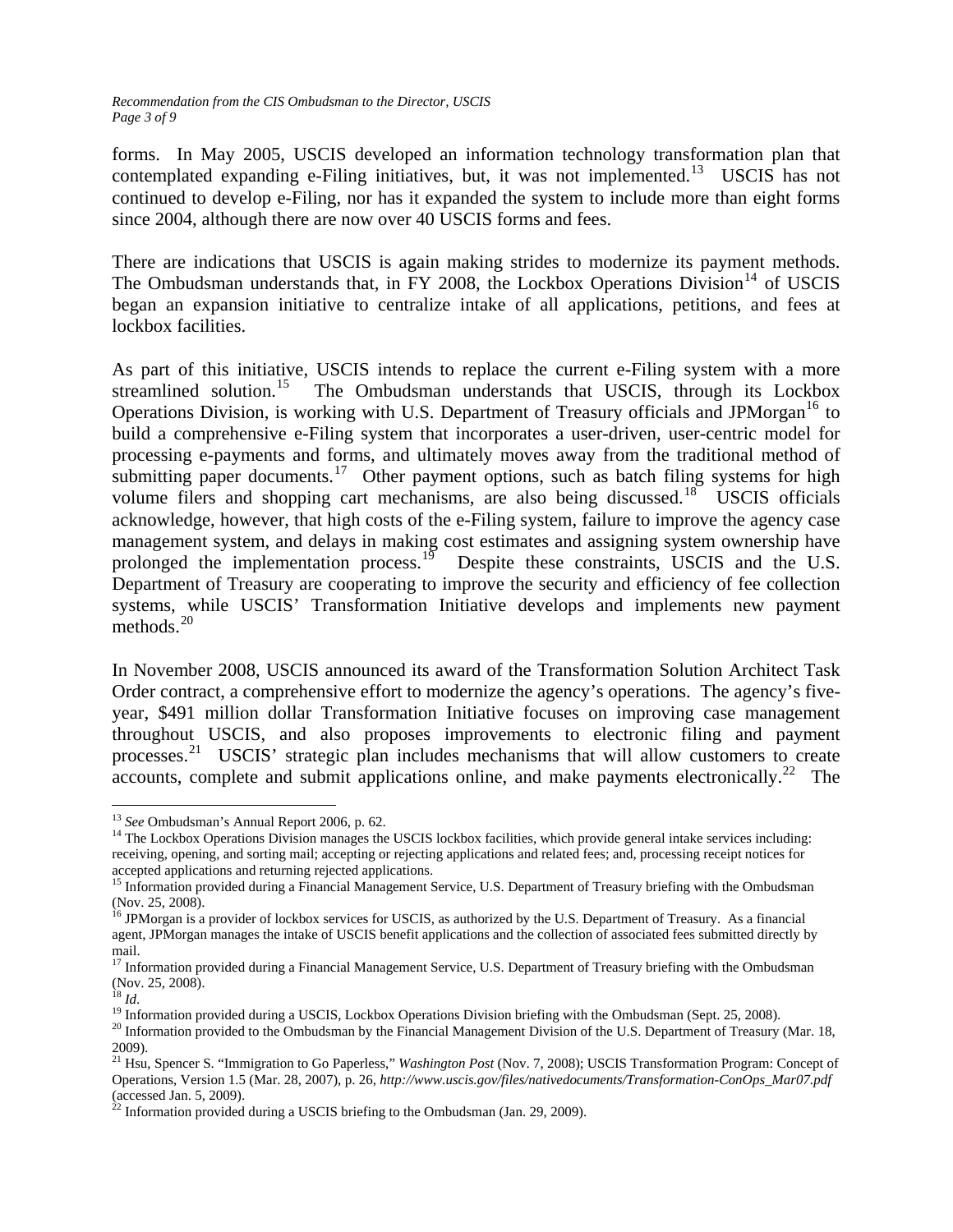*Recommendation from the CIS Ombudsman to the Director, USCIS Page 4 of 9* 

Ombudsman understands from USCIS that these capabilities are currently in the development stages. They are scheduled for initial deployment in the spring of 2010 and full implementation in the fall of  $2012^{23}$  $2012^{23}$  $2012^{23}$ 

### **Systemic Problems**

Currently, the lack of a user-friendly payment structure, failure to expand the e-Filing system, and use of confusing payment instructions cause systemic problems for both customers and USCIS.

**Systemic Problem 1 - Paper-based Payments Can Easily Be Submitted in Error, Causing Rejections, Added Costs, Delays, and Possible Loss of Important Immigration Benefits for USCIS Customers.**

| Table A - Common Fee<br>Mistakes <sup>24</sup> |                                                                         |  |  |
|------------------------------------------------|-------------------------------------------------------------------------|--|--|
|                                                | No amount written                                                       |  |  |
|                                                | Incorrect amount                                                        |  |  |
|                                                | Written and numerical<br>amounts do not match                           |  |  |
|                                                | Stale-dated checks                                                      |  |  |
|                                                | Missing signature                                                       |  |  |
|                                                | Incorrect payee                                                         |  |  |
|                                                | Check or money order<br>not submitted through<br>a U.S. bank or in U.S. |  |  |

dollars

The majority of USCIS customers pay filing fees and other costs through paper-based payment methods (i.e., check or money order).<sup>[25](#page-3-2)</sup> If a check or money order is submitted improperly (see Table A), a USCIS receipting location will not accept the payment, which may, and often does, result in a rejection of an application or petition. In fact, the Ombudsman has learned that if one improperly completed check or money order is used to pay for multiple forms, *all* forms are rejected.

Several factors aside from simple human error may cause a petition or application to be rejected due to a fee issue. Language barriers, for example, may result in a customer misinterpreting the payment instructions provided by USCIS. Long receipting delays by USCIS may cause checks to become stale-dated (over six months old) or increase the probability of a bounced check.<sup>[26](#page-3-3)</sup> Finally, individuals and immigration practitioners agree that ambiguity in filing fee instructions may also lead to submissions being rejected due to fee issues.[27](#page-3-4)

Rejection of an application or petition due to a fee issue can have serious consequences. In timesensitive cases, the need for a customer to resubmit rejected applications or petitions can result in the denial or loss of the immigration benefit that was originally timely-sought. Rejections can

<span id="page-3-0"></span><sup>&</sup>lt;sup>23</sup> Information provided by USCIS to the Ombudsman (Feb. 23, 2009).

<span id="page-3-1"></span> $^{24}$  Information provided to the Ombudsman by Chicago Lockbox facility (Oct. 24, 2008); Information provided by USCIS to the Ombudsman (Dec. 3, 2008).

<sup>&</sup>lt;sup>25</sup> USCIS Transformation Program: Concept of Operations, Version 1.5 (Mar. 28, 2007), p. 15,

<span id="page-3-3"></span><span id="page-3-2"></span>*http://www.uscis.gov/files/nativedocuments/Transformation-ConOps\_Mar07.pdf* (accessed Jan. 5, 2009).<br><sup>26</sup> Ombudsman teleconference, "USCIS Receipting Delay - How Does This Affect You?" (Oct. 12, 2007).

<span id="page-3-4"></span> $27$  The Ombudsman has observed and heard from customers and stakeholders that it can be difficult to determine which fees correspond to certain applications and petitions. For example, one stakeholder noted that it is often unclear when the Fraud Prevention and Detection Fee is required. Another stakeholder noted that in complex cases involving numerous derivative, supplementary, and biometric fees, attorneys and customers can easily miscalculate total amounts, resulting in the rejection of all applications.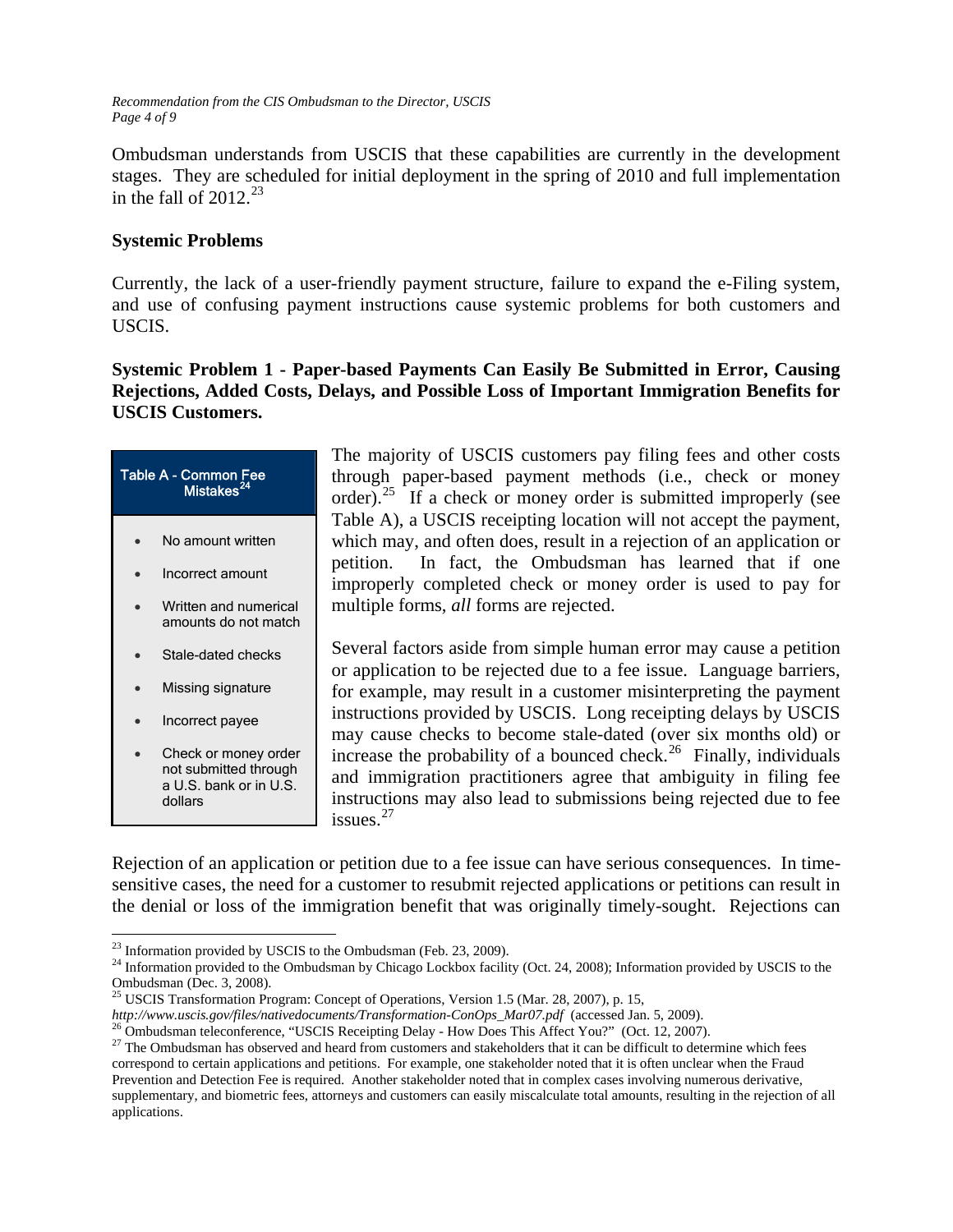*Recommendation from the CIS Ombudsman to the Director, USCIS Page 5 of 9* 

cause a customer to miss important filing deadlines, such as the annual numerical cap for certain nonimmigrant categories, or in other cases, loss of a priority date.<sup>[28](#page-4-0)</sup> Conversely, USCIS is negatively affected by fee-rejected cases, as the agency incurs extra administrative costs associated with mailing tens of thousands of rejection notices annually, thus, shifting resources away from eligible applications and petitions.<sup>[29](#page-4-1)</sup>

### **Fee Rejection Data**

The Ombudsman analyzed information regarding rejections throughout the four USCIS service centers and the Chicago Lockbox, all of which are major receipting locations.  $31$ 

Data from USCIS service centers are difficult to evaluate, as they **December 2008** do not categorize their rejections by fee issues. Rather, the USCIS service centers separate rejected applications and petitions into *manual* or *system* rejects,<sup>[32](#page-4-4)</sup> and fee issues may fall under either category. Table B illustrates that fee issues may contribute to thousands of rejections *per month* throughout USCIS, although the precise number is unknown.

Conversely, the Lockbox Operations Division maintains records that distinguish reasons for rejections.<sup>[33](#page-4-5)</sup> The Chicago Lockbox, for example, estimates that 3.2 percent of the 10,000-12,000 filings

received per day are rejected for fee-related reasons.<sup>[34](#page-4-6)</sup> The Ombudsman suggests that USCIS consider maintaining similar records throughout all receipting facilities to identify specific fee mistakes that occur most frequently, and assess ways in which to reduce future fee-based rejections.

 $\overline{a}$ 

| Table B $^{30}$ |  |
|-----------------|--|
|-----------------|--|

Rejection Data throughout all USCIS Service Centers

| Service<br>Center | Manual<br>Rejects | System<br><b>Rejects</b> |
|-------------------|-------------------|--------------------------|
| California        | 3,628             | 978                      |
| Nebraska          | 2,663             | 2,363                    |
| Texas             | 6,722             | 666                      |
| Vermont           | 6,198             | 135                      |

<span id="page-4-0"></span> $28$  The filing of certain petitions (or of a labor certification application for employment-based petitioners) establishes a "priority date." Priority dates determine a beneficiary's "place in line" for a visa, relative to other beneficiaries of the same category and nationality. *See generally* 22 C.F.R. § 42.53 (2008).<br><sup>29</sup> *See* Ombudsman's Annual Report 2006, p. 45.<br><sup>30</sup> Data provided by USCIS to the Ombudsman (Jan. 16, 2009).<br><sup>31</sup> This study does not incorporate rejection data fro

<span id="page-4-1"></span>

<span id="page-4-2"></span>

<span id="page-4-4"></span><span id="page-4-3"></span><sup>&</sup>lt;sup>32</sup> A *manual reject* is detected in the mail intake process. The application is returned to the customer prior to any data entry into the CLAIMS system, and is not assigned a receipt number. Manual rejects may occur due to defects on the face of a check or money order — incorrect payee, no amount written, stale-dated — or for not being submitted through a U.S. bank or in U.S. dollars. A *system reject* is detected in the internal processing portion of the receipting process. The application is returned to the customer after data are entered into the CLAIMS system. System rejects are given receipt numbers. Applications are rejected because of incorrect fees, unsigned or missing remittances, or unsigned or improperly signed applications. Information provided to the Ombudsman by USCIS (Dec. 9, 2008).

<span id="page-4-5"></span><sup>&</sup>lt;sup>33</sup> The Ombudsman repeatedly requested rejection data from the Lockbox Operations Division, and was only provided with relevant data as this recommendation was going to press. From the data received, it appears that rejections for fee reasons are prevalent throughout several lockbox facilities, although exact rejection rates are unknown. The Ombudsman will continue to

<span id="page-4-6"></span>monitor rejection rates throughout the Lockbox Operations Division, and provide updated information in its 2009 Annual Report.<br><sup>34</sup> Information provided to the Ombudsman by USCIS (Mar. 16, 2009). This number approximates 3 nearly 2,000 per week, 7,000 per month, and on the order of 84,000 annually.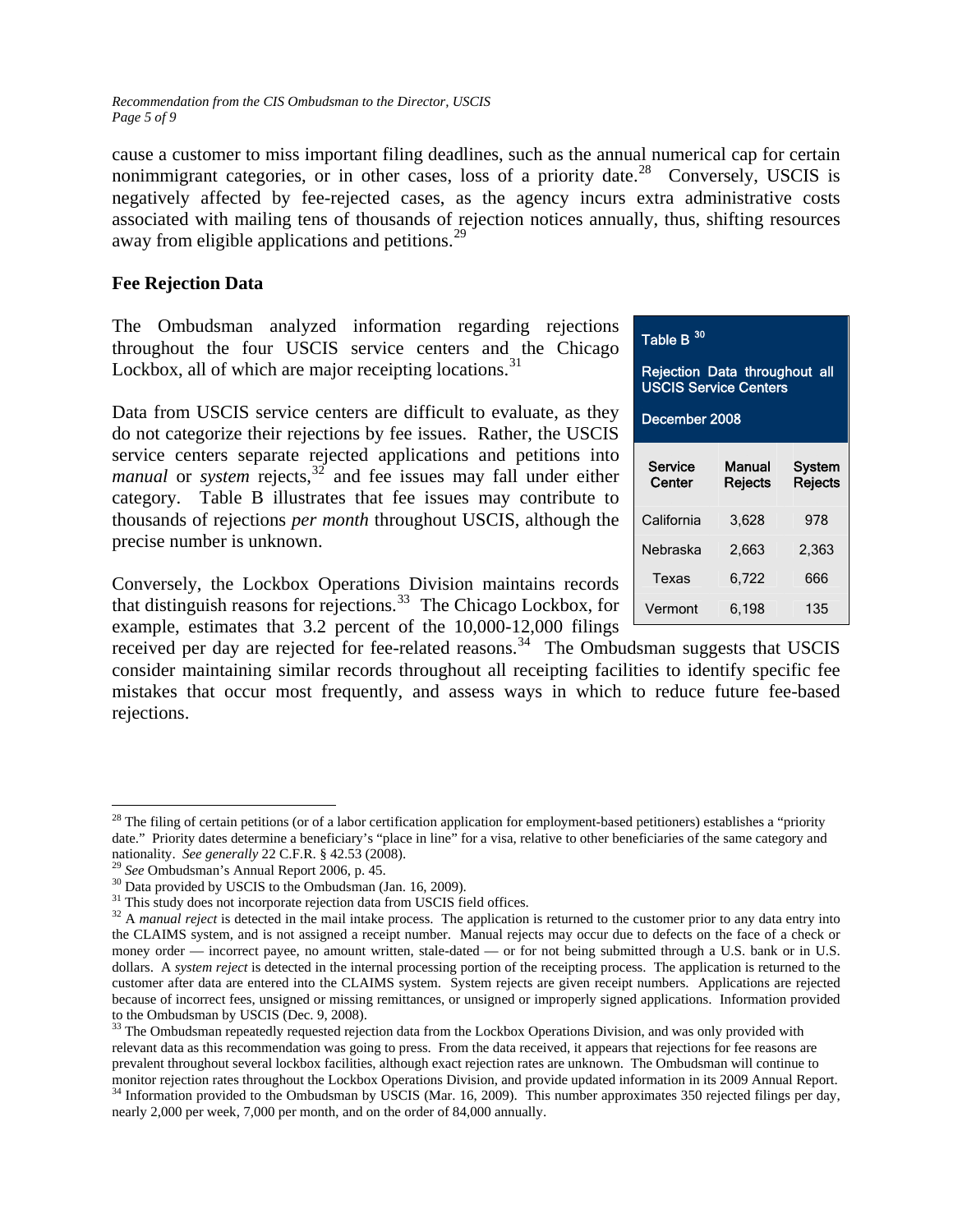# **Systemic Problem 2 - Failure to Provide Expanded Electronic Payment Options Limits USCIS Potential in Customer Service.**

While it is necessary for USCIS to accept traditional forms of payment (i.e., checks, money orders), it is also important to offer customers payment options that are modern and convenient.<sup>[35](#page-5-0)</sup> Electronic payment options offer customers several important benefits not available through paper-based payment methods.

- **Immediate Confirmation of Payment**. Electronic payments are received and confirmed immediately by USCIS, whereas paper-based payments can take several days or longer to be received and processed.<sup>[36](#page-5-1)</sup> In time-sensitive cases, knowing that a payment has been received and confirmed provides customers with peace of mind.
- **Accuracy and Simplicity.** Commonly, electronic payment systems automatically prompt the user to pay the correct, up-to-date filing fee, and do not accept incorrect payments, thereby eliminating the possibility of a rejection on the basis of a fee issue. Conversely, payments made through paper-based means require that an applicant research the proper fee online, make calculations, and complete a check or money order manually. This process can increase error and result in the rejection of a submission.
- **Convenience**. Customers may find it more convenient to pay for immigration benefits over time through credit card payments, rather than pay in full with a check or money order.<sup>[37](#page-5-2)</sup> It also appears from the Ombudsman's research and stakeholder input that it is far easier to determine when a credit card payment to USCIS is made than to track payment on a money order.<sup>[38](#page-5-3)</sup>

Additionally, studies indicate that electronic payment systems are more cost-effective than paper-based payments for the payer, payee, and bank. Paper checks incur associated expenditures such as the cost of accepting a check, required postage, and check distribution, among other factors.<sup>[39](#page-5-4)</sup> Conversely, electronic payments reduce the need for resources associated with processing paper checks, allowing USCIS to expand or improve other processes.<sup>[40](#page-5-5)</sup>

<span id="page-5-0"></span> $\overline{a}$  $35$  Information provided by Chicago Lockbox facility (Oct. 24, 2008) (Approximately 60% of paper-based payments are money orders, and USCIS reasons that this figure is understandable because many applicants may not have U.S. checking accounts).<br><sup>36</sup> *Id.* (Check processing times differ as a result of an applicant's bank, and how rapidly it pr

<span id="page-5-2"></span><span id="page-5-1"></span><sup>30, 2007).</sup> Several commentaries suggested that USCIS accept credit cards for all filings for convenience to customers, and also to allow filers to take advantage of the credit aspect of cards, such as being able to pay for fees over time. USCIS responded to this suggestion by noting that implementation of electronic payment options for all filings was not possible at the time, but planned to expand electronic payment options over time as receipting by lockboxes increased.<br><sup>38</sup> The Ombudsman has observed and heard from stakeholders that it can be difficult to track payments made through money

<span id="page-5-3"></span>orders, because there may not be a tracking number or easily-accessible statement through which funds can be traced.<br><sup>39</sup> David B. Humphrey, Moshe Kim, & Bent Vale, *Realizing Gains from Electronic Payments: Costs, Pricing* 

<span id="page-5-5"></span><span id="page-5-4"></span>*Choice*, 33 Journal of Money, Credit and Banking 216, 220 (2001). Experts estimate that the average payment cost for a payer, payee, and bank totals \$2.93 per check but only \$1.31 per Automated Clearing House transfer, or electronic payment, based on weighted comparisons of costs associated with consumer, business, and government payments. 40 *Id*. at 217.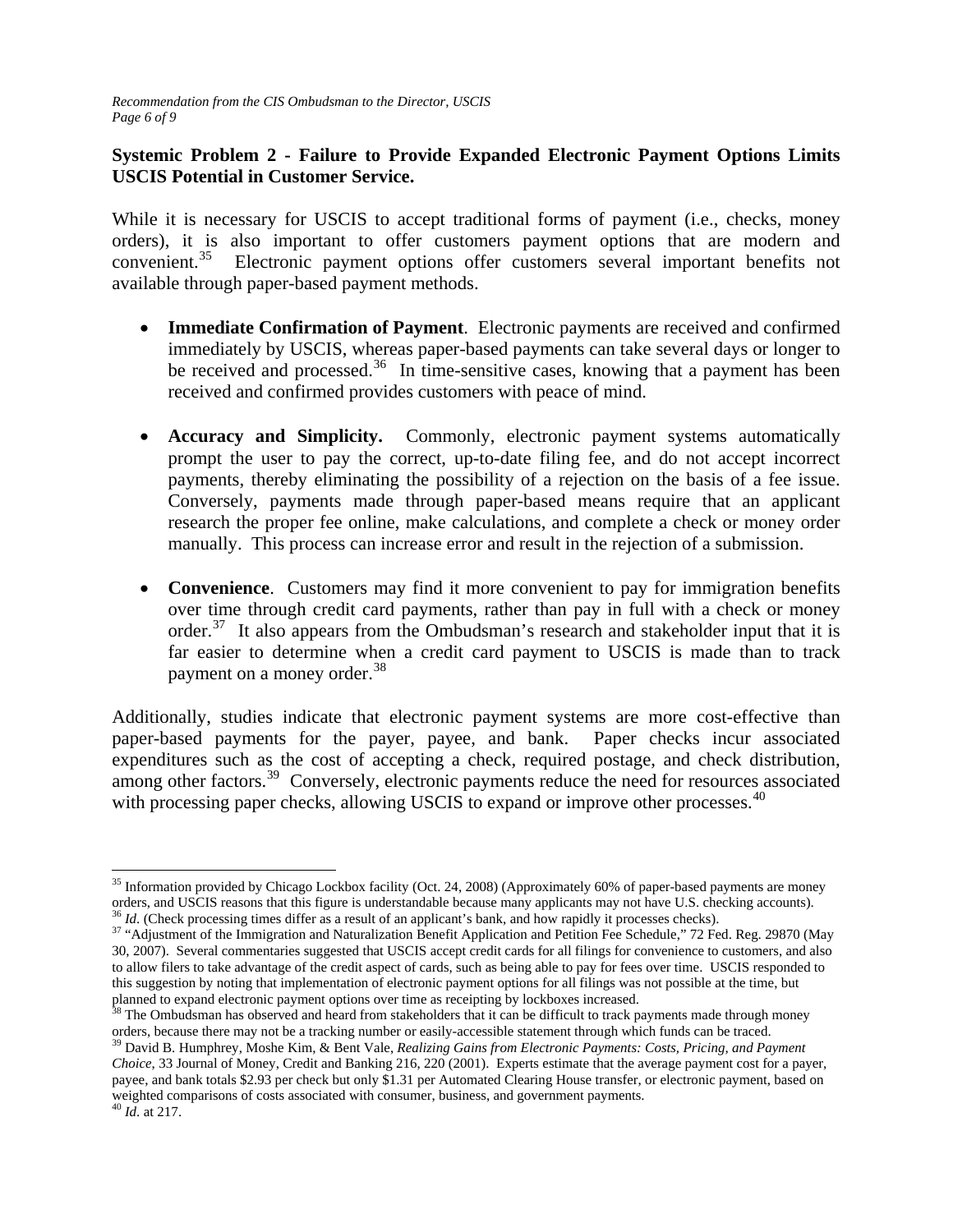# **III. ANALYSIS**

**The Ombudsman recommends that USCIS provide modernized and user-friendly payment options, and clearer instructions on submitting filing fees. Specifically, the Ombudsman recommends that USCIS consider implementing:** 

### **1. A batch filing system that would enable high volume filers to pay USCIS fees online.**

A batch filing system would allow high volume filers (i.e., major corporations, large employers, law firms) to enroll in a master account from which all filing fees could be disbursed directly to USCIS through a secure, online system. The Internal Revenue Service (IRS) currently offers a similar batch filing system, the Electronic Federal Tax Payment System (EFTPS), for tax practitioners who regularly file tax payments on behalf of clients.<sup>41</sup>

The proposed batch filing system may require that a high volume filer enroll in the online system and set up an account with a designated third-party financial institution through which all funds would be held and all filing fees disbursed to USCIS. Enrolled users would be required to submit a form from clients authorizing the user to make payments on their behalf, after which each client would receive a unique identifier (i.e. pin number, access code).<sup>[42](#page-6-1)</sup> Once these steps are completed, a high volume filer would be able to pay USCIS fees on behalf of clients, sort payment history, check payment status, and make enrollment changes online.<sup>[43](#page-6-2)</sup>

A batch filing system would improve customer service and enhance efficiency in the processing and disbursement of funds by allowing high volume filers to securely and efficiently make electronic payments to USCIS on behalf of their clients, thus, limiting the rate of rejections due to mistakes on checks and money orders. It would be up to the discretion of filers and their clients to use the batch filing system in lieu of paying USCIS fees by check or money order. High volume filers may also find it more efficient to track payments made to USCIS online. Finally, USCIS would benefit from a batch filing system, as it would facilitate agency compliance with federal mandates to modernize systems and improve customer service.<sup>[44](#page-6-3)</sup>

Batch filing has been a successful program for the  $\text{IRS},^{45}$  $\text{IRS},^{45}$  $\text{IRS},^{45}$  and complies with rules of professional conduct that govern attorney accounts<sup>[46](#page-6-5)</sup> and electronic payments,  $47$  making it an effective, operationally sound payment option.

<span id="page-6-0"></span><sup>&</sup>lt;sup>41</sup> Electronic Federal Tax Payment System, https://www.eftps.gov/eftps/ (accessed Mar. 18, 2009).

<span id="page-6-1"></span><sup>&</sup>lt;sup>42</sup>Currently, the IRS uses Form 8655 (Reporting Agent Authorization) to prove authorization of a payment made on behalf of a client by an agent. A similar form, such as a Form G-28 (Notice of Entry of Appearance as Attorney or Representative), could be utilized within USCIS.

<span id="page-6-2"></span><sup>43</sup> Information provided during an IRS briefing with the Ombudsman (Nov. 6, 2008); *see also* Electronic Federal Tax Payment System,*https://www.eftps.gov/eftps/* (accessed Mar. 18, 2009).<br><sup>44</sup> See generally "E-Government Strategy, Implementing the President's Management Agenda for E-Government," (April 2003)

<span id="page-6-3"></span>*http://contacts.gsa.gov/graphics/fts/President\_E-Gov\_Strategy.pdf* (accessed Jan. 28, 2009). [45](http://contacts.gsa.gov/graphics/fts/President_E-Gov_Strategy.pdf) Information provided during an IRS briefing with the Ombudsman (Dec.17, 2008) (Since the inception of the EFPTS program

<span id="page-6-4"></span>and other e-Filing initiatives, e-Filing as a whole has increased by approximately 38% throughout the IRS.)<br><sup>46</sup> Information provided to the Ombudsman by the American Immigration Lawyers Association (Mar. 13, 2009) (Implem

<span id="page-6-5"></span>of a batch filing system within USCIS would comply with rules of professional conduct that govern attorney accounts, provided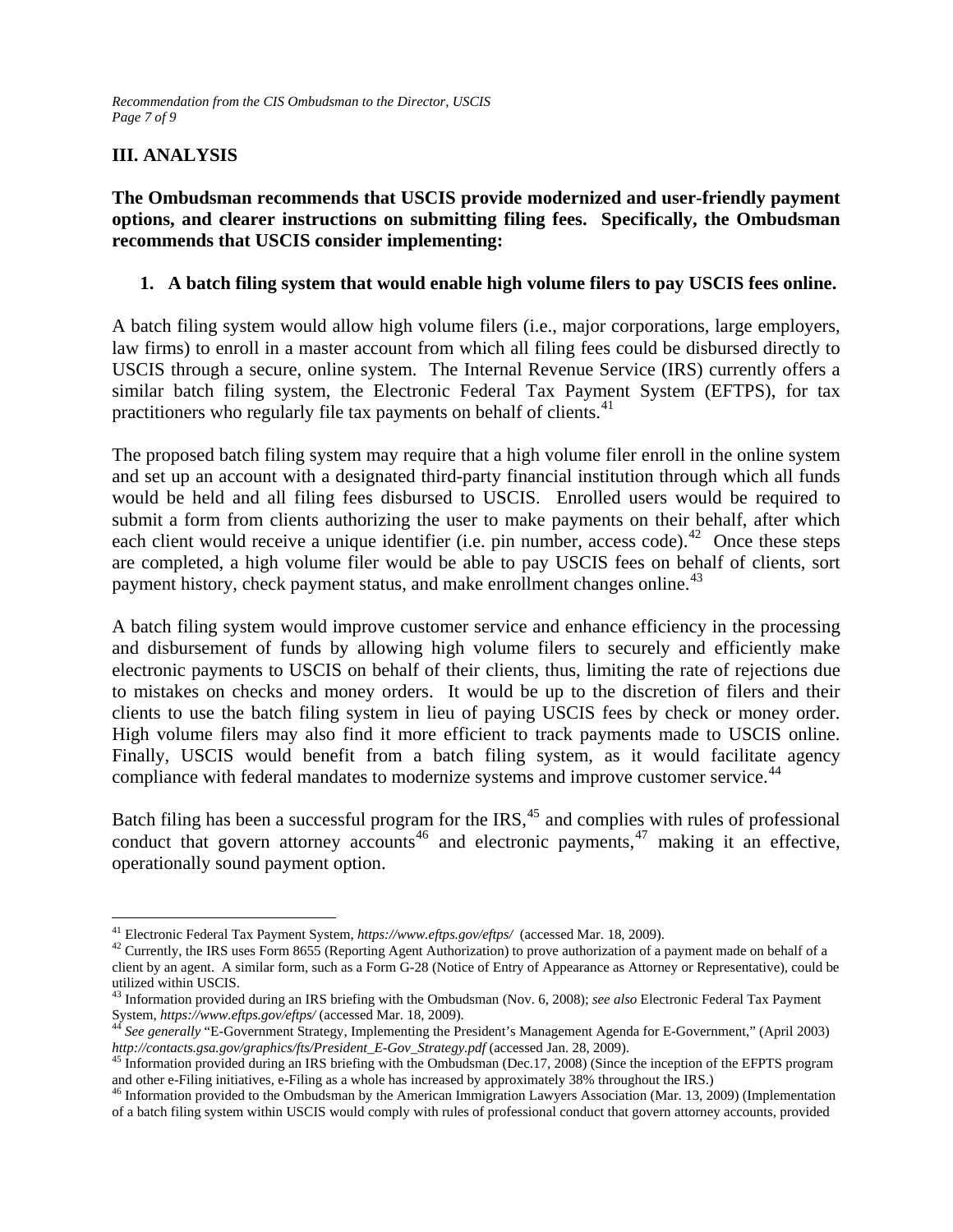*Recommendation from the CIS Ombudsman to the Director, USCIS Page 8 of 9* 

### **2. An online shopping cart mechanism that would simplify the process of identifying appropriate USCIS forms, calculating related fees, and submitting payments.**

Customers have also expressed interest to the Ombudsman regarding a more user-friendly payment system that would allow applicants to pay for immigration benefits through an online shopping cart structure.<sup>[48](#page-7-0)</sup> Rather than requiring customers to navigate the USCIS website for different immigration forms, USCIS could pose questions that would guide them to complete the appropriate forms and pay the corresponding filing fees through various electronic mediums, including credit card or bank account withdrawals.

Online shopping cart structures are user-friendly and beneficial to both vendors and buyers. These mechanisms are popular in private sector e-commerce, other fee-for-service government agencies, $49$  and foreign immigration services. $50$  Ultimately, shopping cart structures would enable customers to easily navigate the USCIS website and efficiently pay fees.

### **3. An expansion of the payment options within the e-Filing system to include all USCIS fees.**

Currently, eight filing fees may be paid through the e-Filing system. They correspond to what USCIS deems to be the highest-volume and most basic forms received.<sup>[51](#page-7-3)</sup> However, as there are over 50 existing USCIS fees, an expansion to include *all* USCIS fees would enable customers to make more payments in a fast, easy, and convenient manner.

Providing the option to pay USCIS fees online would not require e-Filing of the immigration benefit application itself; rather, customers would submit an electronic payment, print out the payment confirmation sheet, and attach it to the corresponding application or petition. Such a mechanism would allow USCIS to make immediate progress in the areas of modernization and customer service through the expansion of an existing system, while more permanent changes are made as part of the Transformation Initiative.

The Ombudsman acknowledges that implementation of this expansion would likely require that USCIS examine its existing refund procedures to address an increased volume of electronic payments.

 $\overline{a}$ 

the new system allows for individual payments to be made on behalf of individual clients from a lawyer's trust account, rather than an aggregation of fees for multiple clients).

<sup>&</sup>lt;sup>47</sup> EFTPS complies with banking standards established by the National Agency Clearing House Association (NACHA), regarding the transferring of funds. NACHA is a not-for-profit association that oversees the Automated Clearing House (ACH) Network, an electronic payment network. NACHA is responsible for the administration, development, and enforcement of the *NACHA Operating Rules* and management practices for the ACH Network. *See* NACHA – The Electronic Payments Association http://www.nacha.org/about/default.htm (accessed Mar. 18, 2009).

<span id="page-7-0"></span>*http://www.nacha.org/about/default.generality.generality.html* (accessed Marg. 18, 2009). [48](http://www.nacha.org/about/default.htm) Ombudsman teleconference, "USCIS E-Filing and Filing Fee Payment Options: How Are They Working for You?" (Nov. 24, 2008).<br><sup>49</sup> See generally https://www.eftps.gov/eftps/home.do and http://www.usps.com/ (accessed Feb. 23, 2009).

<span id="page-7-1"></span>

<span id="page-7-2"></span><sup>&</sup>lt;sup>50</sup> The Canadian immigration system allows customers to view their immigration application and petition options and submit electronic payments through an online shopping cart mechanism. *See generally* Citizenship and Immigration Canada, *www.cic.gac.ca*(accessed Feb. 23, 2009). [51](http://www.cic.gac.ca/) Information provided during a USCIS, Lockbox Operations Division briefing with the Ombudsman (Sep. 25, 2008).

<span id="page-7-3"></span>